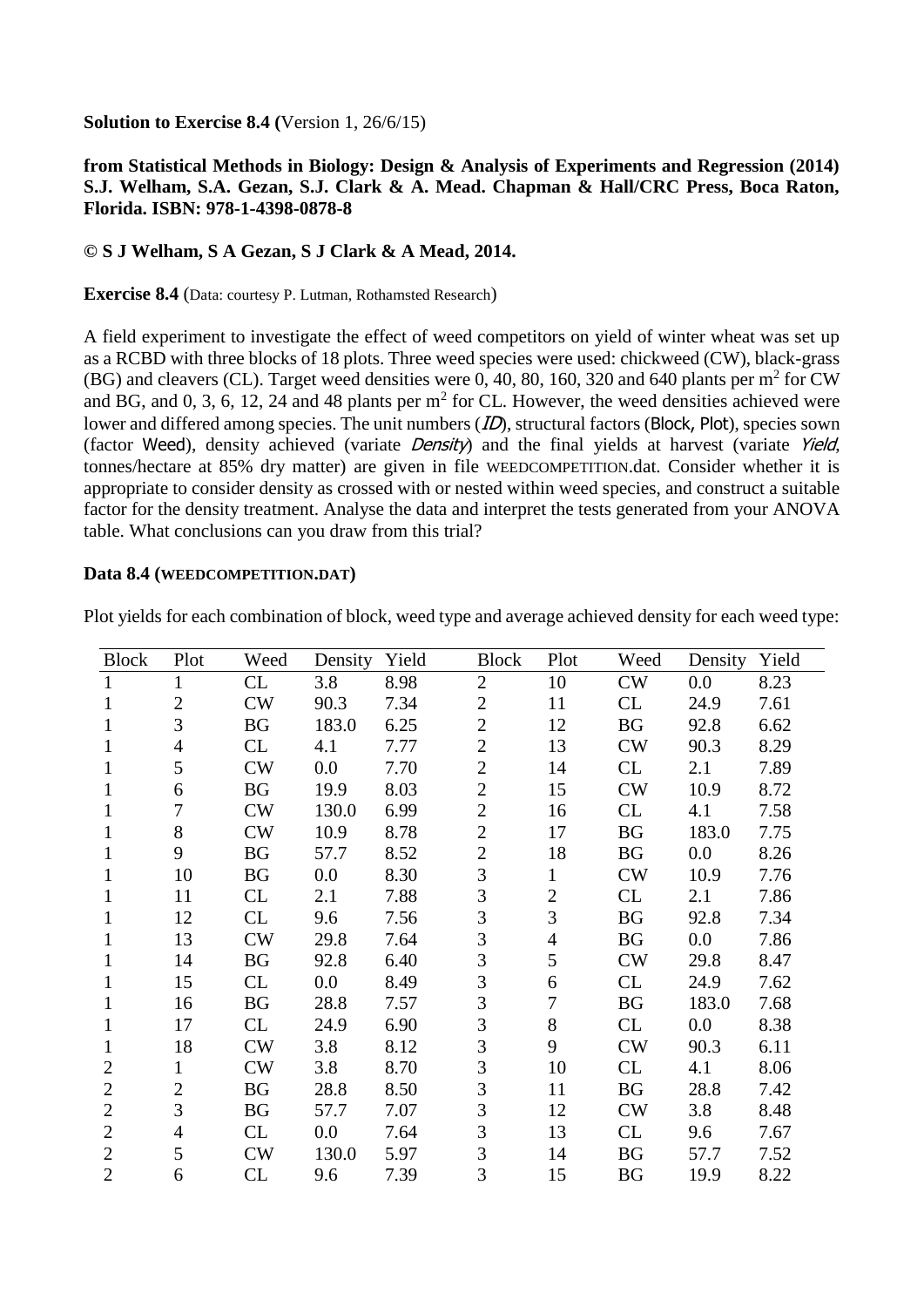|   |                |         |          | Block Plot Weed Density Yield Block |               |    |      | Plot Weed Density Yield |      |
|---|----------------|---------|----------|-------------------------------------|---------------|----|------|-------------------------|------|
|   |                |         |          | 2 7 BG 19.9 7.76 3 16 CL 3.8        |               |    |      |                         | 7.94 |
| 2 | 8 <sup>8</sup> | CL CL   | 3.8 8.26 |                                     | 3 17          |    |      | CW 130.0 7.72           |      |
| 2 | $\overline{q}$ | CW 29.8 |          | 8.06                                | $\mathcal{R}$ | 18 | CW – | 0.0 7.97                |      |

## **Solution 8.4**

In the original plan for the experiment, the target plant density for each weed species differed. Unless these densities were chosen to give equivalent yield losses, there is then no correspondence between densities across weed species, and so we would usually consider them as nested within the weed species. In fact, the target plant densities were not achieved and any equivalence would therefore be lost, so there are very good grounds to consider the densities as nested within species. The raw data are shown in Figure S8.4.1.



**Figure S8.4.1**. Plot yield against average plant density for three weed species.

It is clear that the achieved densities for cleavers (CL) are lower than those for blackgrass (BG) and chickweed (CW), as planned, but that the range of plant densities is much lower than had been intended for all three species. It also appears that yields are generally lower for higher weed densities.

We should also note that the densities reported are averages for each target value across the three blocks for each species, and that there might have been substantial variation in these values between blocks. If this were the case, we might think of using a regression approach to model yield response to actual weed plant density. However, we know that the number of seeds sown was the same across replicates with the same target value in different blocks, so we can reasonably think of the density groups as sharing the same treatment and use ANOVA to look for differences in yield between these groups within species.

Finally, we consider the control plots, with no weeds added (density  $= 0$ ). There are 9 of these plots, with one allocated to each weed species within each block. We could easily argue that the control plots for each species are interchangeable, as they have the same treatment, and consider them as a single control treatment with 3 replicates per block. This would then be a factorial plus control structure of the type discussed in Section 8.5, and the analysis would follow as described there. However, for simplicity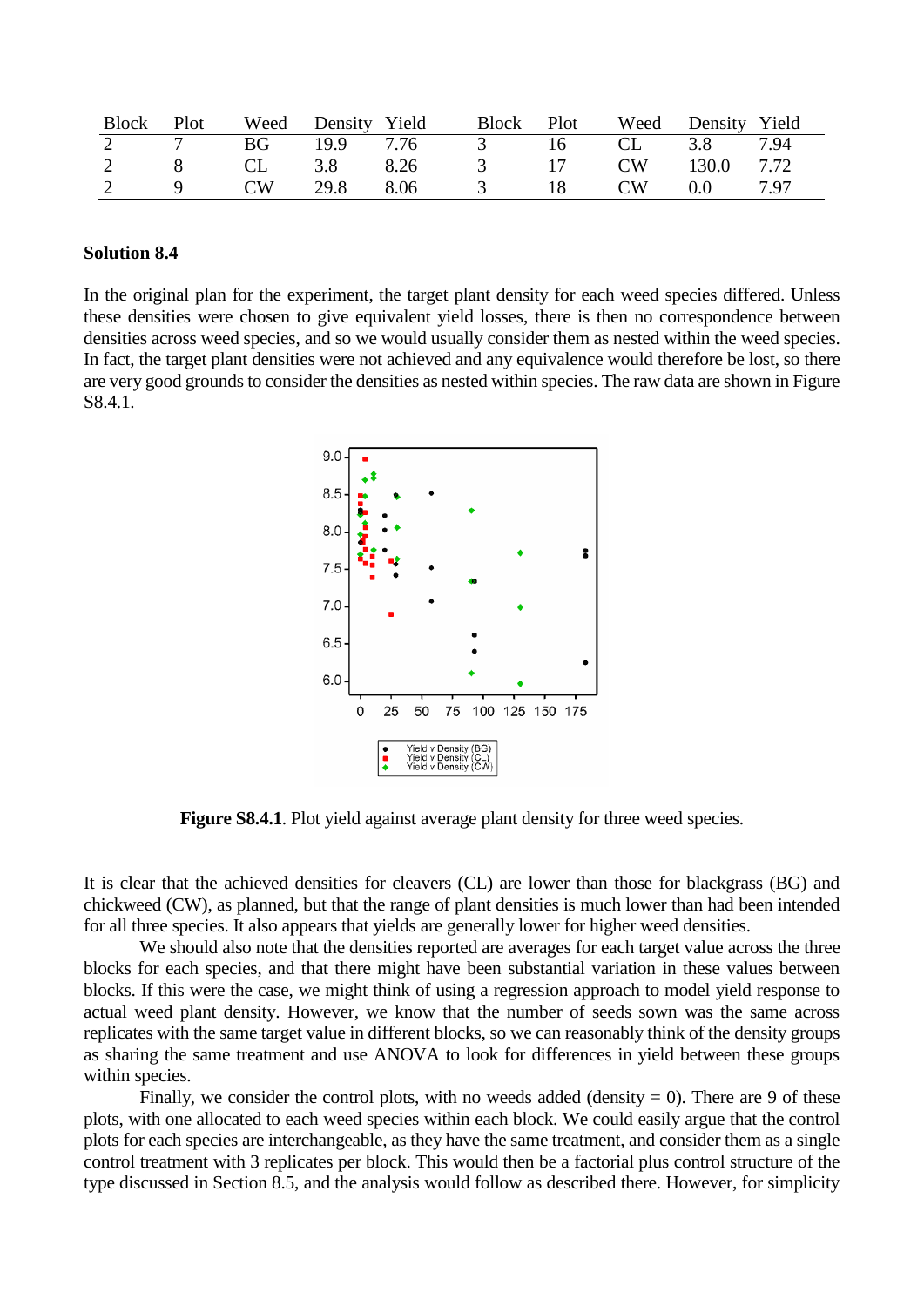here, we keep the allocation of control plots within species and will use a simple nested structure. We therefore define a factor from the *Density* variate, with levels 1-6 for each weed species; we call this factor fDensity. The correspondence between achieved density for each weed species and levels of factor fDensity is shown in Table S8.4.1.

**Table S8.4.1**. Allocation of achieved plant density to levels 1-6 of factor fDensity for weed species blackgrass, cleavers and chickweed.

| Level of factor<br>fDensity | Black-grass | <b>Cleavers</b> | Chickweed |
|-----------------------------|-------------|-----------------|-----------|
|                             | 0.0         | 0.0             | 0.0       |
|                             | 19.9        | 2.1             | 3.8       |
|                             | 28.8        | 3.8             | 10.9      |
|                             | 57.7        | 4.1             | 29.8      |
|                             | 92.8        | 9.6             | 90.3      |
|                             | 183.0       | 24.9            | 130.0     |

The explanatory structure of the experiment can then be written as

Explanatory component: [1] + Weed / fDensity

The structure of the experiment is a RCBD with plots nested within blocks. The structural component of the model can therefore be written as

Structural component: Block / Plot

With response variate *Yield*, the model can then be written in full in symbolic form as

| Response variate:             | Yield                   |
|-------------------------------|-------------------------|
| Structural component:         | Block / Plot            |
| <b>Explanatory component:</b> | $[1]$ + Weed / fDensity |

The standardized residuals obtained from this model are shown in Figure S8.4.2. There is a suggestion that the variance of the residuals is larger for lower yields. This might conceivably correspond to greater variation in plant densities between replicates with higher target values, but we are unable to check this (in practice, we would consult with the experimenter before proceeding). However, the pattern is not very strong, and the histogram and Normal plots are reasonably consistent with a Normal distribution. We therefore accept these residuals as being reasonably consistent with the assumptions underlying the ANOVA, and move on to interpret the ANOVA table.

The multi-stratum ANOVA table corresponding to this nested model is shown in Table S8.4.2 below. The variance ratio for the interaction ( $F^{W.fD} = 2.582$  with 15 and 34 df,  $P = 0.011$ ) gives evidence of differences in yield among levels of weed plant density within weed species. There is no evidence of differences in yield between weed species when averaged across densities ( $F^W = 1.050$  with 2 and 34 df,  $P = 0.361$ ).

Rather than trawl through the Weed.fDensity table of means to look for differences, we can define density factors for the individual weed species (called BG, CL and CW) and replace the amalgamated nested factor by these individual factors to test for yield differences within each weed species separately. In each case, we keep the allocation of density levels 1-6 for each weed species, and insert level 7 for plots allocated to other species. This factor allocation is shown in Table S8.4.3.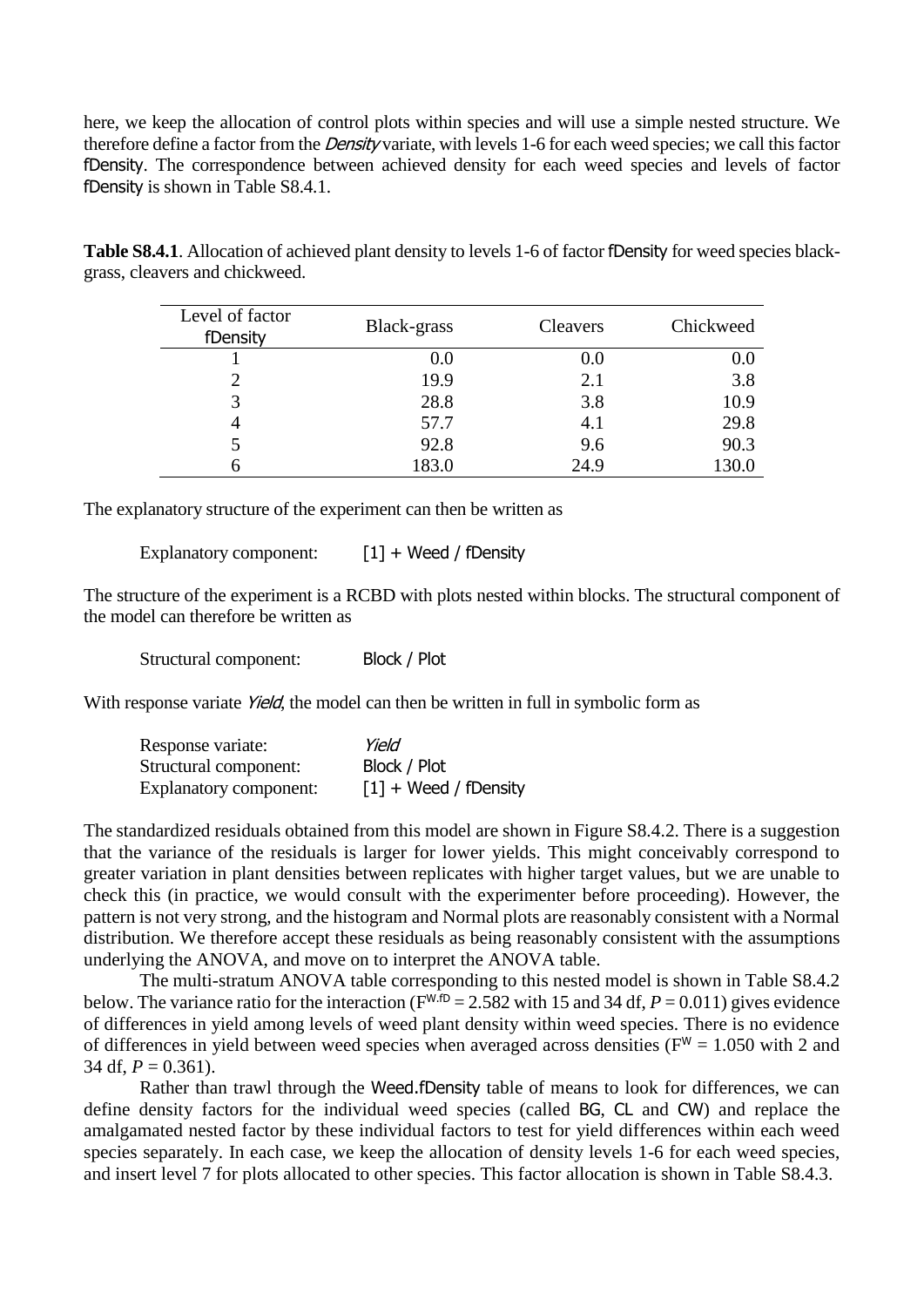

Figure S8.4.2. Residual plots for standardized residuals of plot yield from nested model.

| <b>Table S8.4.2.</b> Multi-stratum ANOVA table for nested model for plot yields. |  |
|----------------------------------------------------------------------------------|--|
|                                                                                  |  |

| Source of variation       | df             | Sum of<br>squares | Mean<br>square | Variance<br>ratio  | P     |
|---------------------------|----------------|-------------------|----------------|--------------------|-------|
| <b>Block stratum</b>      |                |                   |                |                    |       |
| Residual                  | $\overline{2}$ | 0.0362            | 0.0181         | 0.058              |       |
| <b>Block.Plot stratum</b> |                |                   |                |                    |       |
| Weed                      | $\overline{2}$ | 0.6569            | 0.3285         | $F^W = 1.050$      | 0.361 |
| Weed.fDensity             | 15             | 12.1110           | 0.8074         | $F^{W.fD} = 2.582$ | 0.011 |
| Residual                  | 34             | 10.6311           | 0.3127         |                    |       |
| Total                     | 53             | 23.4352           |                |                    |       |

**Table S8.4.3**. Allocation of weed species and achieved plant density to levels 1-7 of factors BG, CL and CW, to allow separation of nested effects between species.

| Weed $&$ fDensity |                       | Factor BG Weed & fDensity | Factor CL      | Weed $&$ fDensity | Factor CW |
|-------------------|-----------------------|---------------------------|----------------|-------------------|-----------|
| levels            | level                 | levels                    | level          | levels            | level     |
| BG & 0.00         |                       | CL & 0.00                 |                | CW & 0.00         |           |
| BG & 19.90        | $\mathbf{2}^{\prime}$ | CL & 2.10                 | 2              | CW & 3.80         | 2         |
| BG & 28.80        | 3                     | CL & 3.80                 | 3              | CW & 10.90        | 3         |
| BG & 57.70        | 4                     | CL $&4.10$                | $\overline{4}$ | CW & 29.80        | 4         |
| BG & 92.80        |                       | CL & 9.60                 |                | CW & 90.30        |           |
| BG & 183.00       | 6                     | CL & 24.90                | 6              | CW & 130.00       | 6         |
| CL or CW & any    |                       | BG or CW & any            |                | BG or CL & any    |           |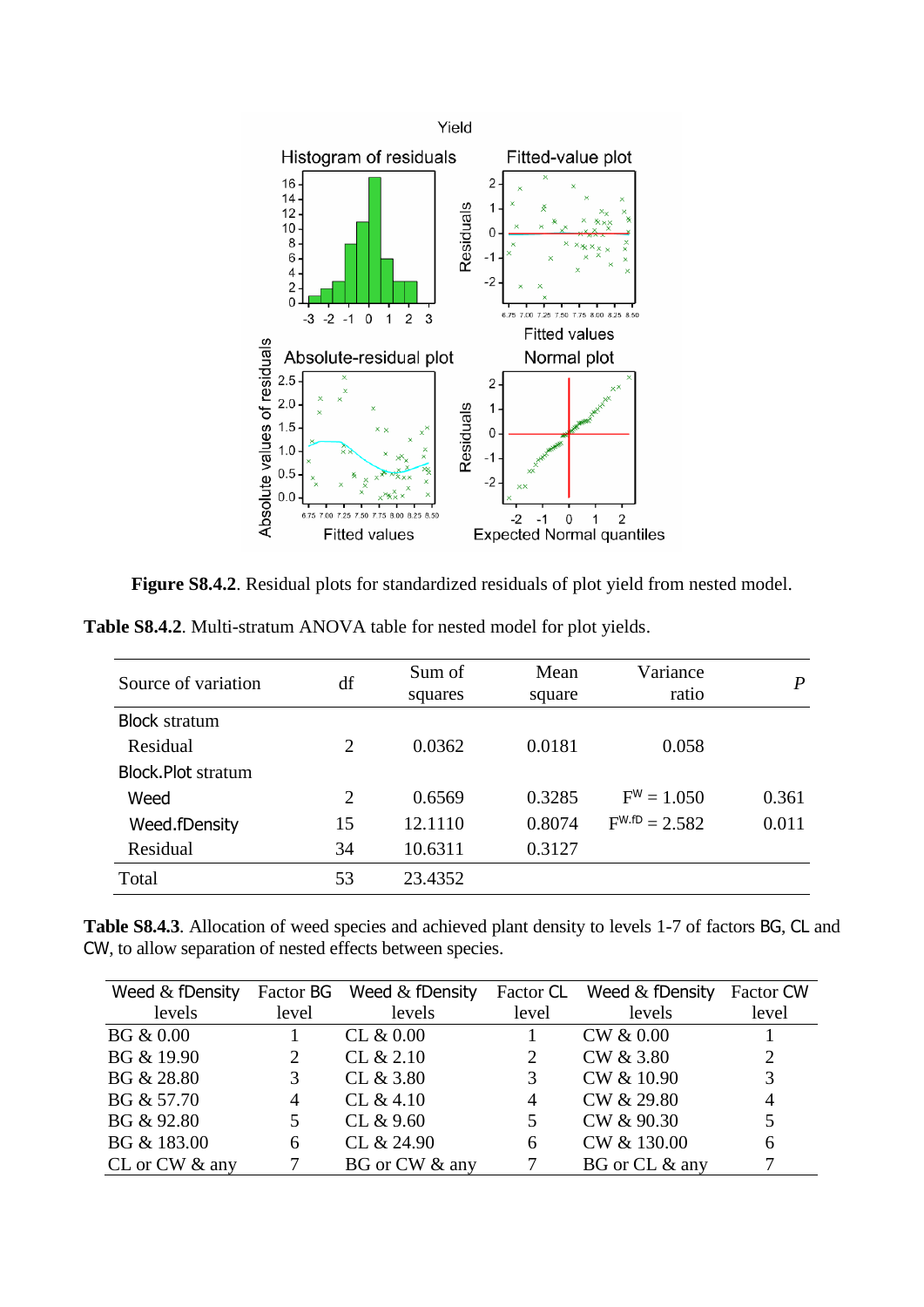The model can then be re-written in terms of these individual nested factors as

| Response variate:      | Yield                         |
|------------------------|-------------------------------|
| Structural component:  | Block / Plot                  |
| Explanatory component: | $[1] + Weed / (BG + CL + CW)$ |

The multi-stratum ANOVA table corresponding to this model is Table S8.4.4. It is straightforward to verify that the df and SS for the terms Weed.BC, Weed.CL and Weed.CW sum together to the quantities for Weed.fDensity in Table S8.4.2, i.e. this gives a partition of the df and SS from the previous model. The variance ratios from this ANOVA table give no evidence of differences in yield among different densities of cleavers ( $F^{W.CL}$  = 1.382 with 5 and 34 df, P = 0.256). There is some evidence of differences among densities of black-grass ( $F^{W.BG} = 2.528$  with 5 and 34 df,  $P = 0.048$ ) and strong evidence of differences among densities of chickweed ( $F^{W.CW}$  = 3.837 with 5 and 34 df, P = 0.007). We proceed to examine tables of predicted means for black-grass and chickweed treatments, as shown in Table 8.4.5.

| Source of variation       | df             | Sum of  | Mean   | Variance           | $\overline{P}$ |
|---------------------------|----------------|---------|--------|--------------------|----------------|
|                           |                | squares | square | ratio              |                |
| <b>Block</b> stratum      |                |         |        |                    |                |
| Residual                  | $\overline{2}$ | 0.0362  | 0.0181 | 0.058              |                |
| <b>Block.Plot stratum</b> |                |         |        |                    |                |
| Weed                      | $\overline{2}$ | 0.6569  | 0.3285 | $F^{W} = 1.050$    | 0.361          |
| Weed.BC                   | 5              | 3.9522  | 0.7904 | $F^{W.BG} = 2.528$ | 0.048          |
| Weed.CL                   | 5              | 2.1601  | 0.4320 | $F^{W.CL} = 1.382$ | 0.256          |
| Weed.CW                   | 5              | 5.9987  | 1.1997 | $F^{W.CW} = 3.837$ | 0.007          |
| Residual                  | 34             | 10.6311 | 0.3127 |                    |                |
| Total                     | 53             | 23.4352 |        |                    |                |

**Table S8.4.4**. Multi-stratum ANOVA table for nested model for plot yields.

**Table S.8.4.5.** Predicted means of plot yield (averaged over blocks) for densities of black-grass and chickweed (plants per m<sup>2</sup>). SED between means within each factor = 0.4566, with 14 df.

| Density of  | Predicted | Density of | Predicted |
|-------------|-----------|------------|-----------|
| black-grass | mean      | chickweed  | mean      |
|             | 8.140     |            | 7.967     |
| 19.9        | 8.003     | 3.8        | 8.433     |
| 28.8        | 7.830     | 10.9       | 8.420     |
| 57.7        | 7.703     | 29.8       | 8.057     |
| 92.8        | 6.787     | 90.3       | 7.247     |
| 183.0       | 7.227     | 130.0      | 6.893     |

For comparisons within each weed species (and without adjusting for multiple tests – we might reasonably use Dunnett's test here), it appears that only the second highest density of black-grass (92.8 plants per  $m<sup>2</sup>$ ) and the highest density of chickweed (130 plants per  $m<sup>2</sup>$ ) give lower yields than their respective control treatments.